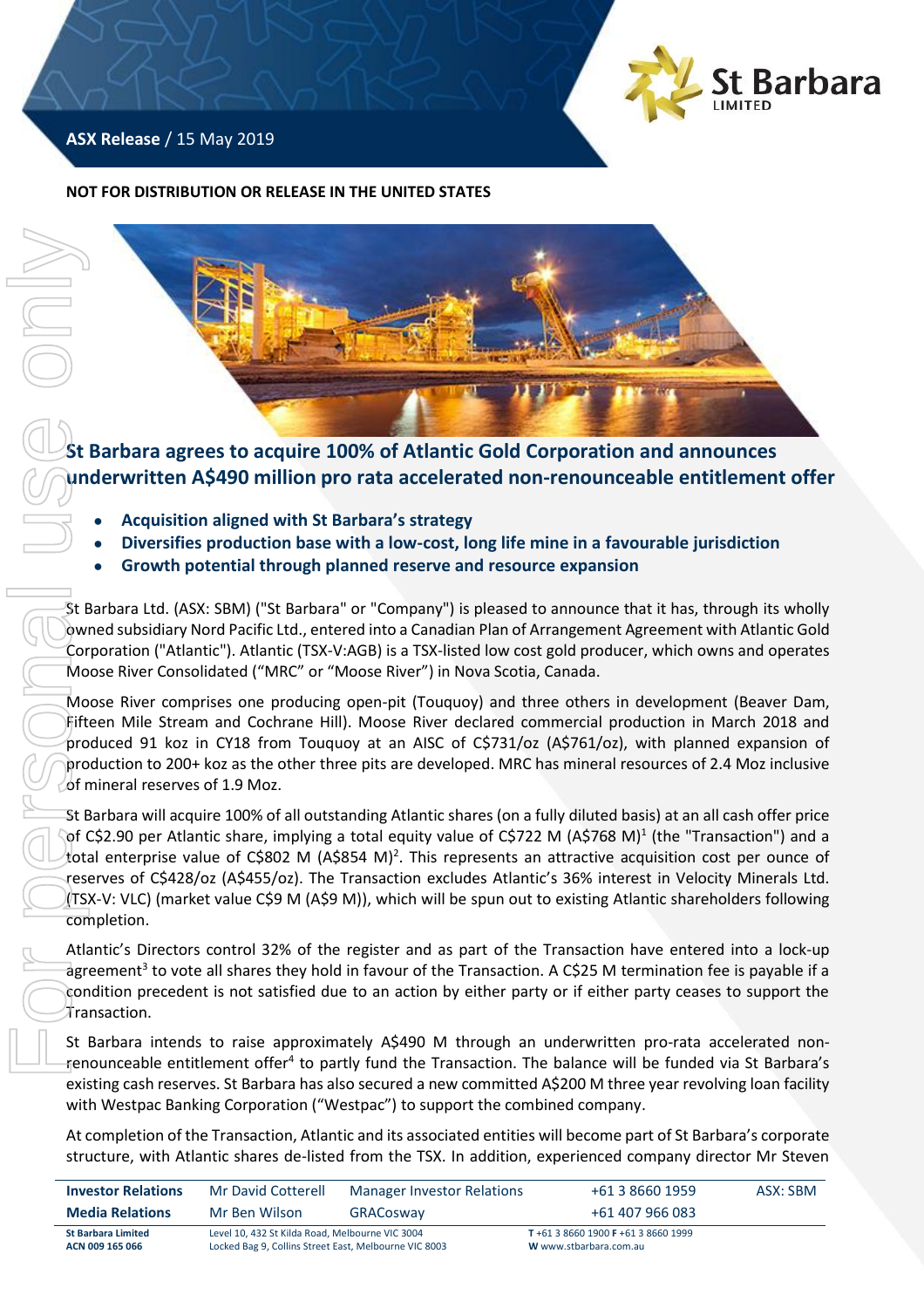Dean, currently Chairman and Chief Executive Officer of Atlantic, will be invited to join the St Barbara Board following completion. St Barbara is seeking to retain key Atlantic executives who have and will continue to play roles in the successful development of Moose River. Further, St Barbara intendsretaining the current operating team, which has a track record of successful project development and operational delivery. Further information about Mr Dean and Ms Maryse Bélanger is set out in Attachment II.

The Transaction demonstrates St Barbara's disciplined approach to executing inorganic growth and the Company's ability to deliver on its strategic plan. Key highlights of the Transaction include:

- diversification of St Barbara's production base by adding a low cost asset in a favourable jurisdiction;
- further improves St Barbara's cost profile with MRC's low AISC position;
- addition of a sustainable long life operation, with an existing mine life of 12 years and substantial reserves and resources;
- significant growth potential at MRC through planned resource and reserve expansion as well as near mine exploration;
- provides St Barbara with a platform for future growth in an attractive mining jurisdiction with low geopolitical risk;
- retention of key Atlantic executives and the operating team to ensure continuity of operations and relationships with key Canadian stakeholders; and
- opportunities for St Barbara and Atlantic to leverage existing strengths and capabilities and establish a platform for growth in the region.

St Barbara Managing Director & Chief Executive Officer, Bob Vassie, noted:

*"St Barbara has today announced the acquisition of Atlantic, owner and operator of Moose River Consolidated. St Barbara has consistently communicated to the market that the Company has been assessing a range of inorganic growth opportunities and the acquisition today demonstrates the Company's commitment to executing inorganic growth that is strongly aligned with St Barbara's strategic plan.*

*"The addition of Moose River to the portfolio diversifies St Barbara's production base with a low cost producing asset in a very favourable and prospective jurisdiction. It is a sustainable long life operation of scale with a low AISC position which generates impressive margins. The asset also has significant growth potential which St Barbara identifies as an exciting opportunity.*

*"Further, we are gaining an impressive team with an excellent track record of successfully bringing deposits into operation which gives us a great capability and platform for further opportunities in the region.*

*"St Barbara is confident that Moose River can successfully be integrated into St Barbara's existing asset portfolio and deliver long term value for St Barbara shareholders."*

The Transaction is subject to customary commercial conditions, including court approvals and a successful Atlantic shareholder vote, no material adverse change to Atlantic and Nova Scotia regulatory approvals. St Barbara shareholders will be updated on the status of these conditions as and when they are satisfied. Further details of the Transaction conditions precedent are set out in Attachment I.

Completion is anticipated to occur in July 2019.

In respect of the acquisition of Atlantic, St Barbara was advised by Deutsche Bank AG, Sydney Branch, with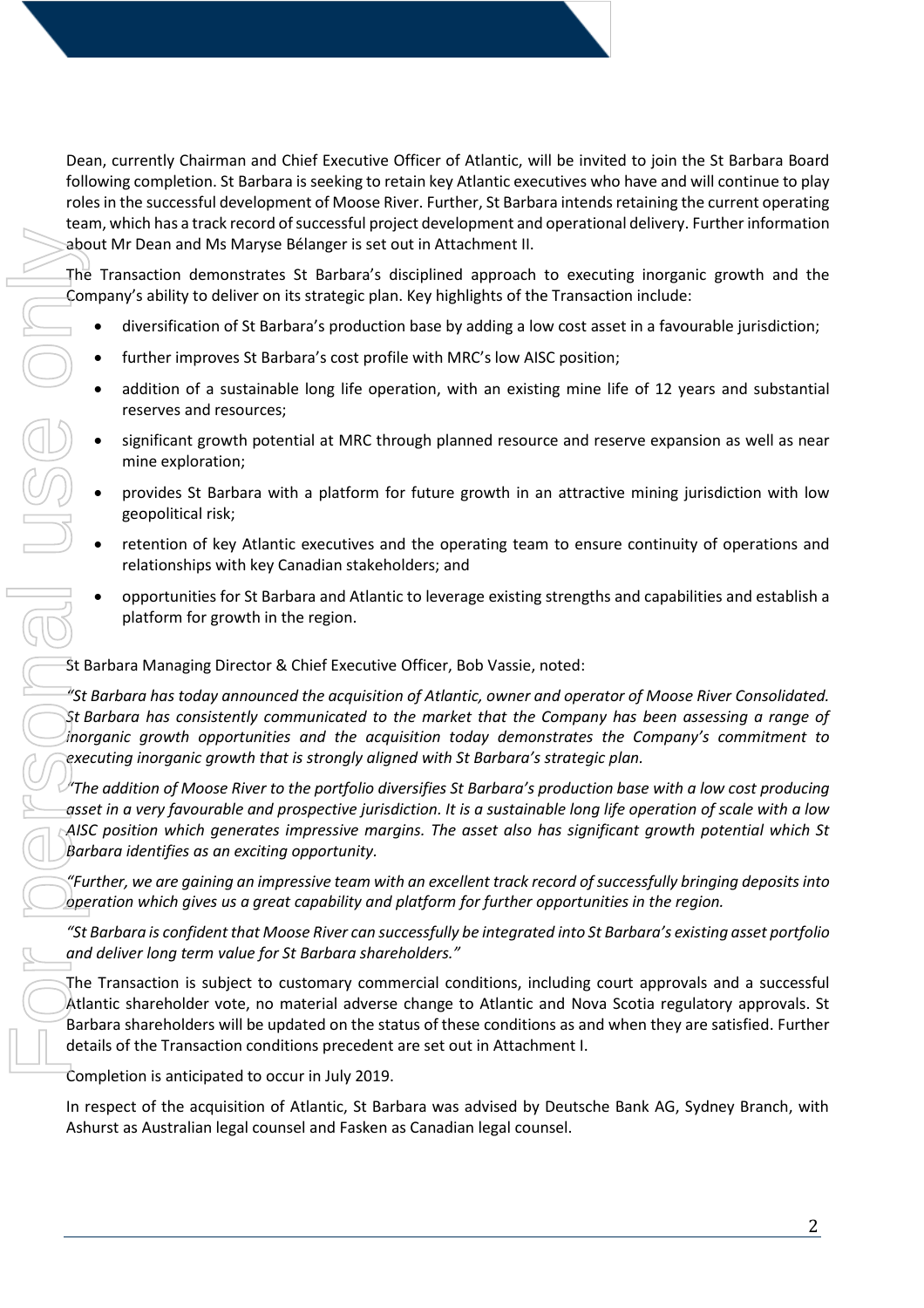# **Equity raising**

The Transaction will be partly funded via an underwritten 1 for 3.1 pro rata accelerated non-renounceable entitlement offer to raise approximately A\$490 M before costs ("Offer" or "Equity Raising").

Eligible St Barbara shareholders will be invited to subscribe for 1 new fully paid ordinary share in St Barbara ("New Share") for every 3.1 existing fully paid ordinary shares in St Barbara held as at 7.00pm AEST on Friday 17 May 2019 ("Record Date"), at the offer price of A\$2.89 per New Share ("Offer Price"), which represents a:

- 13.0% discount to the closing price of St Barbara of A\$3.32 on Tuesday 14 May 2019; and
- 10.1% discount to the theoretical ex-rights price<sup>5</sup> of A\$3.22 as at Tuesday 14 May 2019.

The Equity Raising will result in the issue of approximately 169.7 M New Shares and will include:

- an accelerated institutional entitlement component ("Institutional Entitlement Offer") which will open on Wednesday, 15 May 2019 and close at 12.00pm AEST on Thursday, 16 May 2019; plus
- a retail entitlement component ("Retail Entitlement Offer") which is anticipated to open on Tuesday, 21 May 2019 and close at 5.00 pm AEST on Tuesday, 4 June 2019.

Entitlements to subscribe for New Shares under the Entitlement Offer cannot be traded.

Each New Share will rank equally with existing shares on issue and will be eligible for any dividend declared for the period ending 30 June 2019. St Barbara will apply for quotation of the New Shares on ASX.

### **Institutional Entitlement offer**

Eligible institutional holders will be invited to participate in the Institutional Entitlement Offer, which is being conducted on Wednesday, 15 May 2019 and Thursday 16 May 2019. Eligible institutional holders can choose to take up all, part or none of their entitlement.

Institutional entitlements that eligible institutional holders do not take up, and institutional entitlements that would not otherwise have been offered to ineligible institutional holders, will be offered to eligible institutional holders who apply for New Shares in excess of their entitlement, as well as certain other eligible institutional investors, through an institutional shortfall book build to be conducted concurrently with the Institutional Entitlement Offer. It is expected that St Barbara will remain in trading halt while the Institutional Entitlement Offer is conducted.

## **Retail Entitlement offer**

Eligible retail holders will be invited to participate in the Retail Entitlement Offer at the same Offer Price and offer ratio as under the Institutional Entitlement Offer. The Retail Entitlement Offer will open on Tuesday, 21 May 2019 and close at 5.00pm AEST on Tuesday, 4 June 2019 ("Retail Offer Period").

Eligible retail shareholders can choose to take up all, part, or none of their entitlements. Eligible retail shareholders who take up their full entitlement will also be permitted to apply for New Shares in excess of their entitlement at the Offer Price ("Retail Oversubscription") up to 25.0% of their entitlement. New Shares not applied for by eligible retail holders may be offered to other eligible retail holders through applications via the Retail Oversubscription facility. There is no guarantee that applicants under the Retail Oversubscription facility will receive all or any of the additional New Shares for which they apply. English 5:1 Barbara shareholes will be invited to subscribe for 1 new fully paid ordinary share  $\sim 1$  Now 2019 [Record Dotel, A sixtup divided ordinary share in Si Eleibara are 200 pm A sixtup (My and particle in the Ret

Further details about the Retail Entitlement Offer will be set out in a booklet ("Retail Offer Booklet"), which St Barbara expects to lodge with the ASX on Friday, 17 May 2019, in advance of the despatch date (outlined below). The closing date for the receipt of Entitlement and Acceptance Forms, is 5.00pm AEST on Tuesday, 4 June 2019.

All the Directors of St Barbara who are shareholders have indicated they will participate in the Retail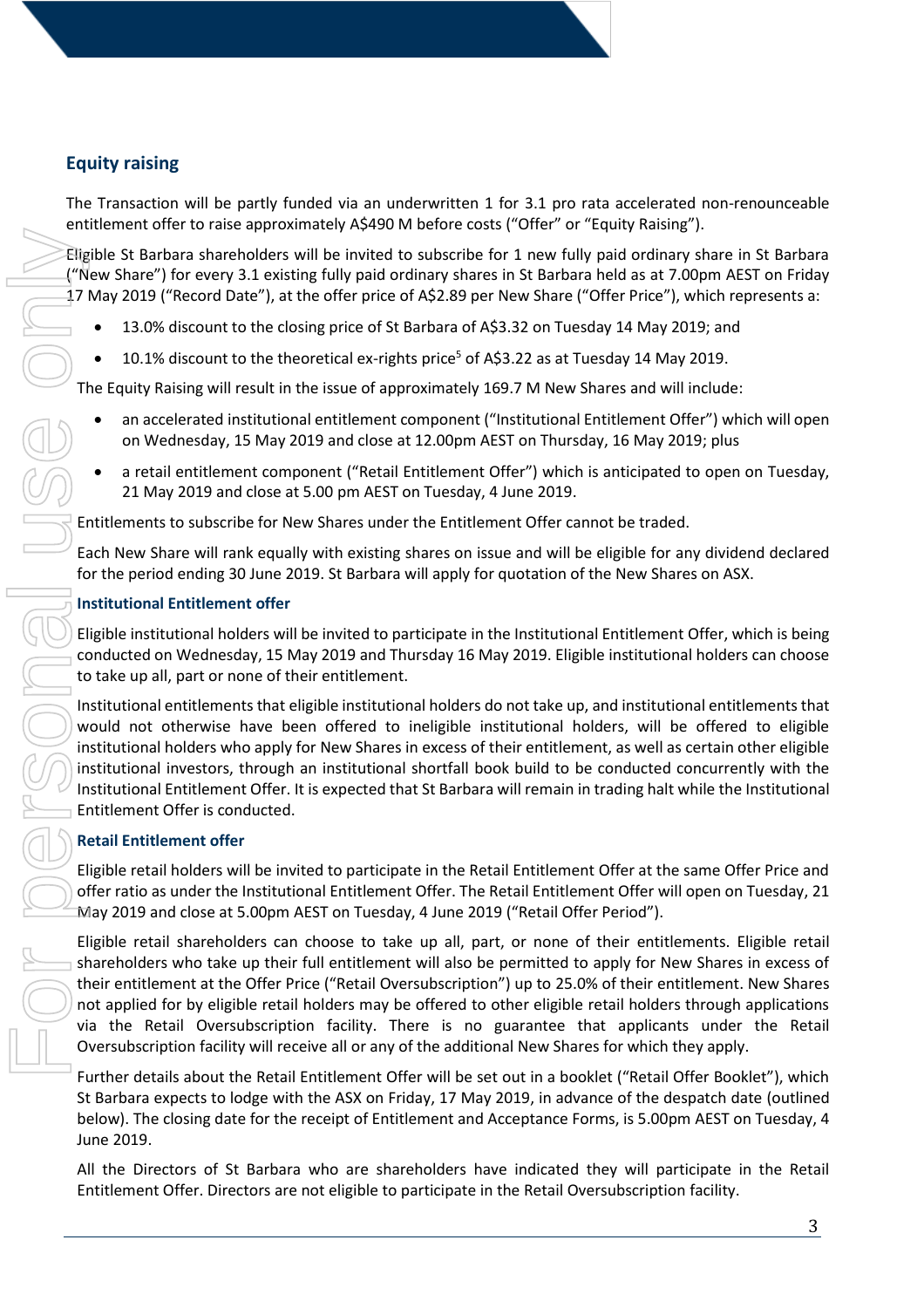#### **Timetable**

| Event                                                                                                                                                                                                                                                                                                                                                                                                                                                                                                                           | Date (AEST)                 |
|---------------------------------------------------------------------------------------------------------------------------------------------------------------------------------------------------------------------------------------------------------------------------------------------------------------------------------------------------------------------------------------------------------------------------------------------------------------------------------------------------------------------------------|-----------------------------|
| Trading Halt; announcement of Institutional Entitlement Offer;<br>opening of Institutional Entitlement Offer                                                                                                                                                                                                                                                                                                                                                                                                                    | Wednesday, 15 May 2019      |
| Institutional Entitlement Offer closes                                                                                                                                                                                                                                                                                                                                                                                                                                                                                          | Thursday, 16 May 2019       |
| Announcement of results of Institutional Entitlement Offer                                                                                                                                                                                                                                                                                                                                                                                                                                                                      | Friday, 17 May 2019         |
| Trading halt lifted - shares recommence trading on ASX on an "ex<br>entitlement" basis                                                                                                                                                                                                                                                                                                                                                                                                                                          | Friday, 17 May 2019         |
| <b>Record Date for Entitlement Offer</b>                                                                                                                                                                                                                                                                                                                                                                                                                                                                                        | 7.00pm Friday, 17 May 2019  |
| Retail Offer Booklet (including Entitlement and Acceptance Form)<br>despatched and Retail Entitlement Offer opens                                                                                                                                                                                                                                                                                                                                                                                                               | Tuesday, 21 May 2019        |
| Settlement of Institutional Entitlement Offer                                                                                                                                                                                                                                                                                                                                                                                                                                                                                   | Friday, 24 May 2019         |
| Allotment and commencement of trading of New Shares issued<br>under the Institutional Entitlement Offer                                                                                                                                                                                                                                                                                                                                                                                                                         | Monday, 27 May 2019         |
| Retail Entitlement Offer closes                                                                                                                                                                                                                                                                                                                                                                                                                                                                                                 | 5.00pm Tuesday, 4 June 2019 |
| Announcement of results of Retail Entitlement Offer                                                                                                                                                                                                                                                                                                                                                                                                                                                                             | Friday, 7 June 2019         |
| Settlement of New Shares issued under the Retail Entitlement<br>Offer                                                                                                                                                                                                                                                                                                                                                                                                                                                           | Tuesday, 11 June 2019       |
| Allotment of New Shares issued under the Retail Entitlement Offer                                                                                                                                                                                                                                                                                                                                                                                                                                                               | Wednesday, 12 June 2019     |
| Commencement of trading of New Shares issued under the Retail<br><b>Entitlement Offer</b>                                                                                                                                                                                                                                                                                                                                                                                                                                       | Thursday, 13 June 2019      |
| Despatch of holding statements in respect of New Shares issued<br>under the Retail Entitlement Offer                                                                                                                                                                                                                                                                                                                                                                                                                            | Thursday, 13 June 2019      |
| All dates and times are indicative only and subject to change. Unless otherwise specified, all times and dates refer to Melbourne time. St Barbara and the underwriter<br>reserve the right to amend any or all of these dates and times subject to the Corporations Act, the ASX Listing Rules and other applicable laws. In particular, St Barbara<br>reserves the right to extend the closing date for the Retail Entitlement Offer, or to accept late applications under the Retail Entitlement Offer without prior notice. |                             |
| <b>Further information</b>                                                                                                                                                                                                                                                                                                                                                                                                                                                                                                      |                             |
| Further details of the Transaction and Equity Raising are set out in the "Acquisition of Atlantic Gold Corporatio<br>and Equity Raising" Investor Presentation also provided to the ASX today. The Investor Presentation contair<br>important information including key risks and foreign selling restrictions with respect to the Equity Raising.                                                                                                                                                                              |                             |
| <b>Analyst briefing and audio webcast</b>                                                                                                                                                                                                                                                                                                                                                                                                                                                                                       |                             |
| Bob Vassie, Managing Director & Chief Executive Officer, will brief analysts and investors on the Transaction<br>10:00 am AEST on Wednesday, 15 May 2019. Conference call details are shown below. Participants will b<br>asked to provide the Conference ID when joining the call.                                                                                                                                                                                                                                             |                             |
| A live audio webcast will be available on the website at www.stbarbara.com.au/investors/webcast/ or b<br>clicking here. The audio webcast is 'listen only' and does not enable questions. The audio webcast w<br>subsequently be made available on the website.                                                                                                                                                                                                                                                                 |                             |

## **Further information**

## **Analyst briefing and audio webcast**

4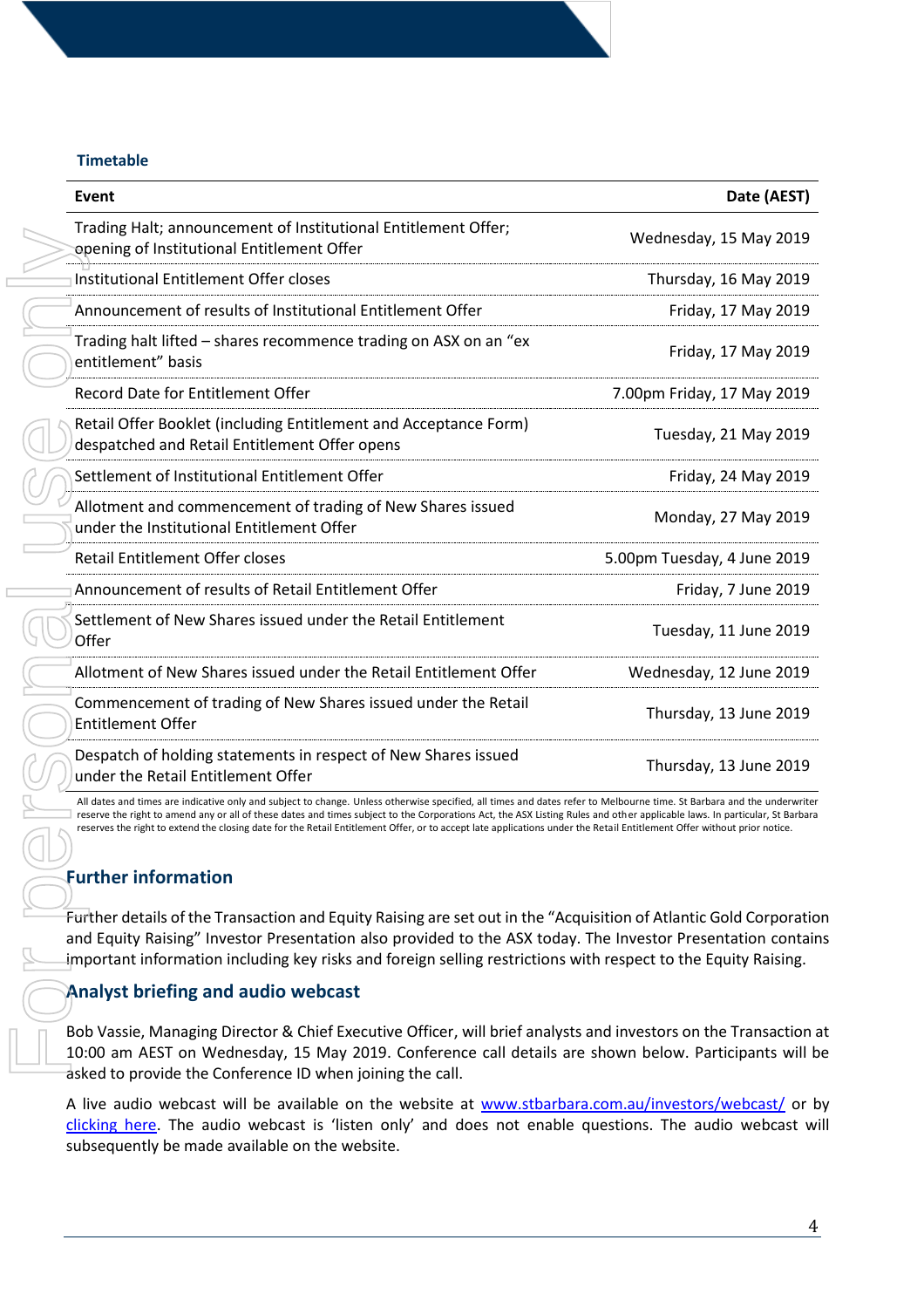| <b>Conference ID:</b>                                                                                                                                                                                                                                                                                                                                                                                                                                                                                 | 10000337        |
|-------------------------------------------------------------------------------------------------------------------------------------------------------------------------------------------------------------------------------------------------------------------------------------------------------------------------------------------------------------------------------------------------------------------------------------------------------------------------------------------------------|-----------------|
| <b>Australia Toll Free:</b>                                                                                                                                                                                                                                                                                                                                                                                                                                                                           | 1800 558 698    |
| Alternate Australia Toll Free:                                                                                                                                                                                                                                                                                                                                                                                                                                                                        | 1800809971      |
| Australia Local:                                                                                                                                                                                                                                                                                                                                                                                                                                                                                      | +61 2 9007 3187 |
| <b>New Zealand Toll Free:</b>                                                                                                                                                                                                                                                                                                                                                                                                                                                                         | 0800 453 055    |
| NZ Local (Auckland):                                                                                                                                                                                                                                                                                                                                                                                                                                                                                  | 09 929 1687     |
| NZ Local (Wellington):                                                                                                                                                                                                                                                                                                                                                                                                                                                                                | 04 974 7738     |
| NZ Local (Christchurch):                                                                                                                                                                                                                                                                                                                                                                                                                                                                              | 03 974 2632     |
| Canada:                                                                                                                                                                                                                                                                                                                                                                                                                                                                                               | 1855 8811 339   |
| France:                                                                                                                                                                                                                                                                                                                                                                                                                                                                                               | 0800 913 848    |
| Germany:                                                                                                                                                                                                                                                                                                                                                                                                                                                                                              | 0800 182 7617   |
| Hong Kong:                                                                                                                                                                                                                                                                                                                                                                                                                                                                                            | 800 966 806     |
| Japan:                                                                                                                                                                                                                                                                                                                                                                                                                                                                                                | 0053 116 1281   |
| Malaysia:                                                                                                                                                                                                                                                                                                                                                                                                                                                                                             | 1800 816 294    |
| Norway:                                                                                                                                                                                                                                                                                                                                                                                                                                                                                               | 800 69 950      |
| Singapore:                                                                                                                                                                                                                                                                                                                                                                                                                                                                                            | 800 101 2785    |
| Switzerland:                                                                                                                                                                                                                                                                                                                                                                                                                                                                                          | 0800 820 030    |
| United Kingdom:                                                                                                                                                                                                                                                                                                                                                                                                                                                                                       | 0800 051 8245   |
| <b>Retail Investor Enquiries</b>                                                                                                                                                                                                                                                                                                                                                                                                                                                                      |                 |
| If you have any questions in relation to the Equity Raising, please contact the St Barba<br>on 1300 653 935 (within Australia) and +61 3 9415 4356 (outside Australia) between {<br>Monday to Friday.<br>Nothing contained in this announcement constitutes investment, legal, tax or other<br>your own assessment and consult your independent broker, solicitor, accountant, fi<br>professional adviser in relation to the information in this announcement and any a<br>basis of that information. |                 |
|                                                                                                                                                                                                                                                                                                                                                                                                                                                                                                       |                 |

### **Retail Investor Enquiries**

If you have any questions in relation to the Equity Raising, please contact the St Barbara Offer Information Line on 1300 653 935 (within Australia) and +61 3 9415 4356 (outside Australia) between 8.30am and 5.00pm AEST Monday to Friday.

Nothing contained in this announcement constitutes investment, legal, tax or other advice. You should make your own assessment and consult your independent broker, solicitor, accountant, financial adviser, or other professional adviser in relation to the information in this announcement and any action to be taken on the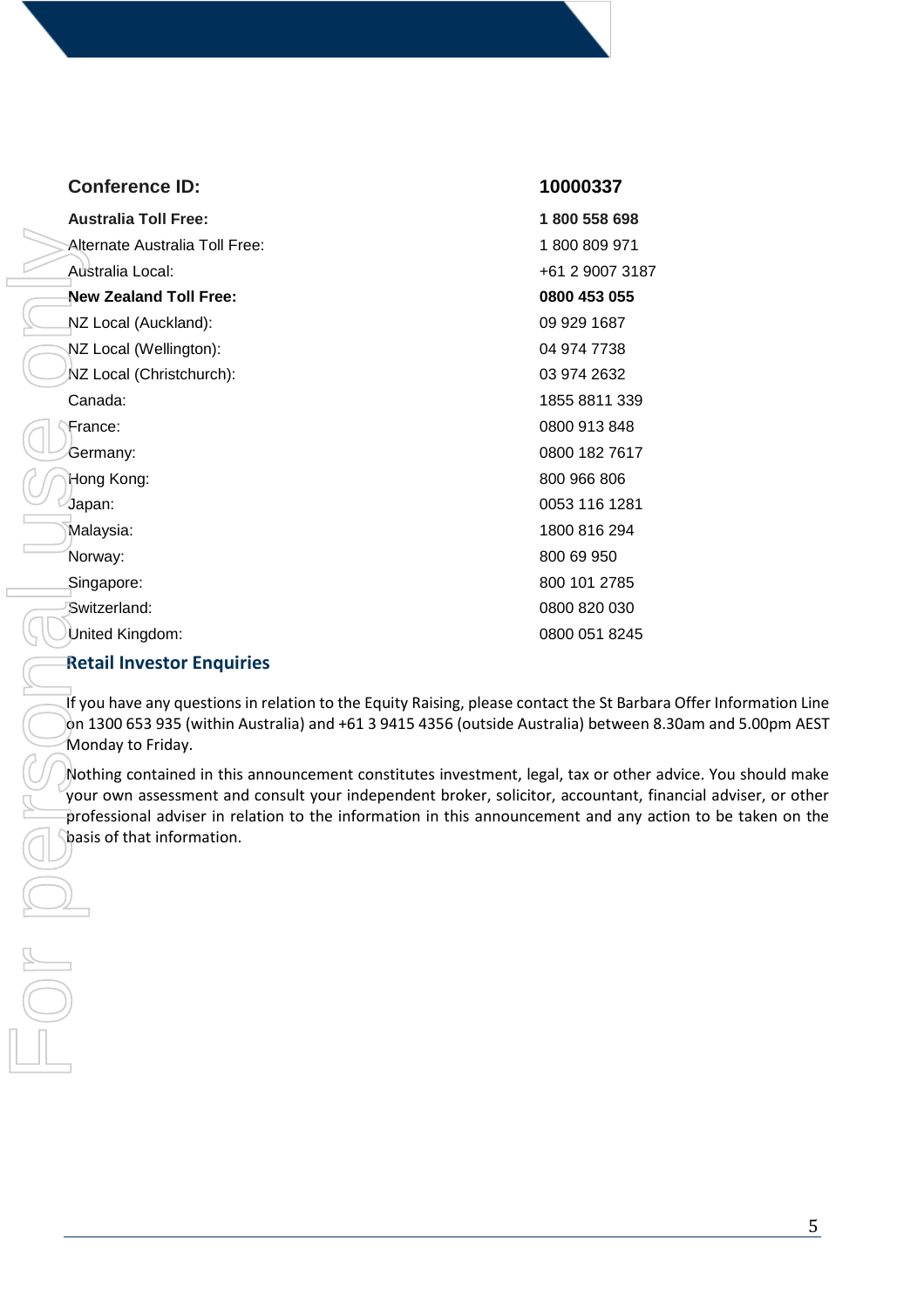## **Important information**

This announcement does not constitute an offer to sell, or a solicitation of an offer to buy, securities in the United States or any other jurisdiction in which such an offer would be illegal. Neither the entitlements nor the New Shares to be offered and sold in the Entitlement Offer have been, or will be, registered under the U.S. Securities Act of 1933 (U.S. Securities Act) or the securities laws of any state or other jurisdiction of the United States. Accordingly, the entitlements may not be exercised or taken up by, and the New Shares may not be offered or sold, directly or indirectly, to, persons in the United States except pursuant to an exemption from, or in a transaction not subject to, the registration requirements of the U.S. Securities Act and any other applicable securities law of any state or other jurisdiction of the United States. There will be no public offer of the entitlements or the New Shares in the United States.

This announcement may not be released or distributed in the United States.

This announcement includes certain forward looking statements, including statements regarding the completion of the acquisition, the impact of the acquisition and the future strategies and results of the combined St Barbara and Atlantic groups and the opportunities available to it, the integration process and the timing and amount of synergies, the timing and outcome of the Entitlement Offer and the use of proceeds, as well as statements regarding projected earnings, revenue, growth, commodity prices, outlook, plans and strategies. Forward-looking statements can generally be identified by the use of forward-looking words such as "may", "will", "expect", "intend", "plan", "estimate", "anticipate", "believe", "continue", "objectives", "outlook", "guidance" or other similar words and include statements regarding certain plans, strategies and objectives of management, trends and outlook. Indications of, and guidance on, future earnings and financial position and performance are also forward looking statements. These forward-looking statements involve known and unknown risks, uncertainties and other factors that may cause St Barbara's actual results, performance and achievements or industry results to differ materially from any future results, performance or achievements, or industry results, expressed or implied by these forward-looking statements.

Forward-looking statements are based upon management's good faith assumptions relating to the financial, market, regulatory and other relevant environments that will exist and affect St Barbara's business and operations in the future. St Barbara cannot give any assurance that the assumptions upon which management based its forward-looking statements will prove to be correct, or that St Barbara's business and operations will not be affected in any substantial manner by other factors not currently foreseeable by management or beyond its control. Any forward-looking statements contained in this announcement speak only as of the date of this announcement.

Subject to any continuing obligations under applicable law or any relevant stock exchange listing rules, St Barbara disclaims any obligation or undertaking to publicly update or revise any forward-looking statement contained in this announcement or to reflect any change in management's expectations with regard thereto after the date hereof of any change in events, conditions or circumstances on which any such statement is based. No representation or warranty, express or implied, is given as to the accuracy, completeness, likelihood of achievement or reasonableness of any forecasts, projections or prospects referred to in this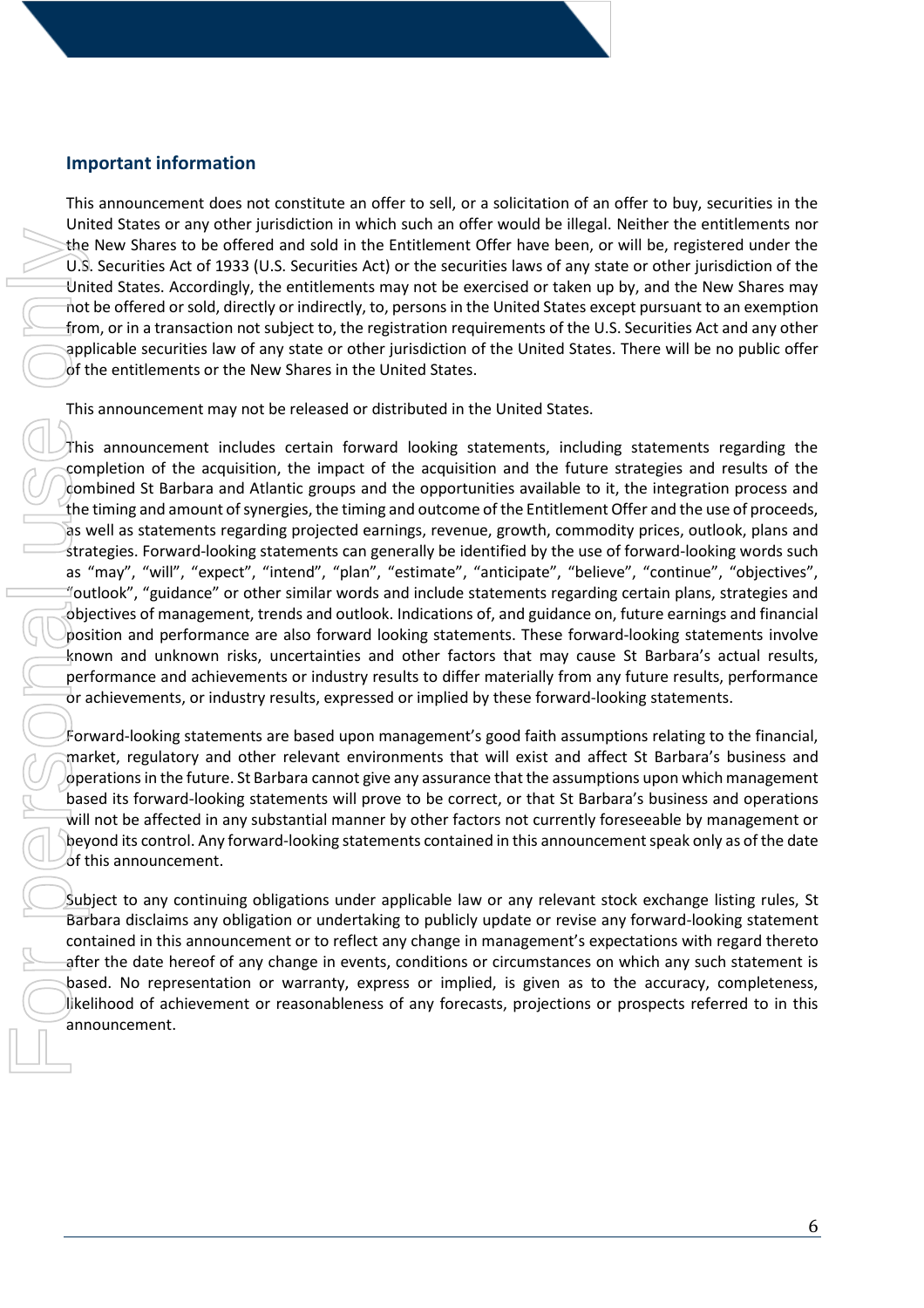### **Notes**

- 1. Based on 236.9 million Atlantic shares outstanding and 20.5 million options outstanding valued at C\$35.0m based on Intrinsic Value on the C\$2.90 per share offer price.
- 2. Enterprise value based upon Atlantic debt of C\$116.5 M and cash of C\$36.1 M.
- Customary lock-up agreement with Directors to vote in favour of the Transaction at the shareholder meeting in the absence of a superior proposal.
- 4. The Underwriting Agreement dated 15 May 2019 between St Barbara and the underwriter provides that the underwriter shall not be issued any shares that would either cause it to breach the 20% takeover threshold contained in Chapter 6D of the Corporations Act 2001 (Cth) or which would require notification under the Foreign Acquisitions and Takeovers Act 1975 (Cth). The issue size is approximately 169.7 million shares or 24.4% of the issued capital on a fully diluted basis. If the underwriter was required to take up more than 20% of the shares on issue, then, it notes for the purposes of ASIC Report 612 (March 2019), that it will still guarantee funding of the entire underwritten proceeds by the completion date, the number of excess shortfall shares would be c.30.5 million shares (being an equivalent to 4.4% of the company's fully diluted issued share capital) plus any additional interests the underwriter and its affiliates hold at the relevant settlement dates other than through its underwriting commitment, and it would enter into an arrangement for any such excess shares to be issued to it, or to third party investors, after close of the offer at the same offer price under the Entitlement Offer. No material impact on control is expected to arise as a consequence of these arrangements or from any shareholder taking up their entitlement where there is an excess shortfall. 2. Exterime to subsect the controller than the state of C318 and CS18 and CS18 and CS18 and CS18 and CB1 as the galaxy assume that is the state of the state of the state of the state of the state of the state of the state

The Theoretical Ex-Rights Price ("TERP") is the theoretical price at which St Barbara shares should trade after the ex-date for the Entitlement Offer. TERP is a theoretical calculation only based on St Barbara share price of A\$3.32 as at market close on 14 May 2019 and the actual price at which St Barbara shares trade immediately after the ex-date for the Entitlement Offer will depend on many factors and may not be equal to TERP

Some A\$ figures in this presentation converted from previously published C\$ figures using FX rates used per the below: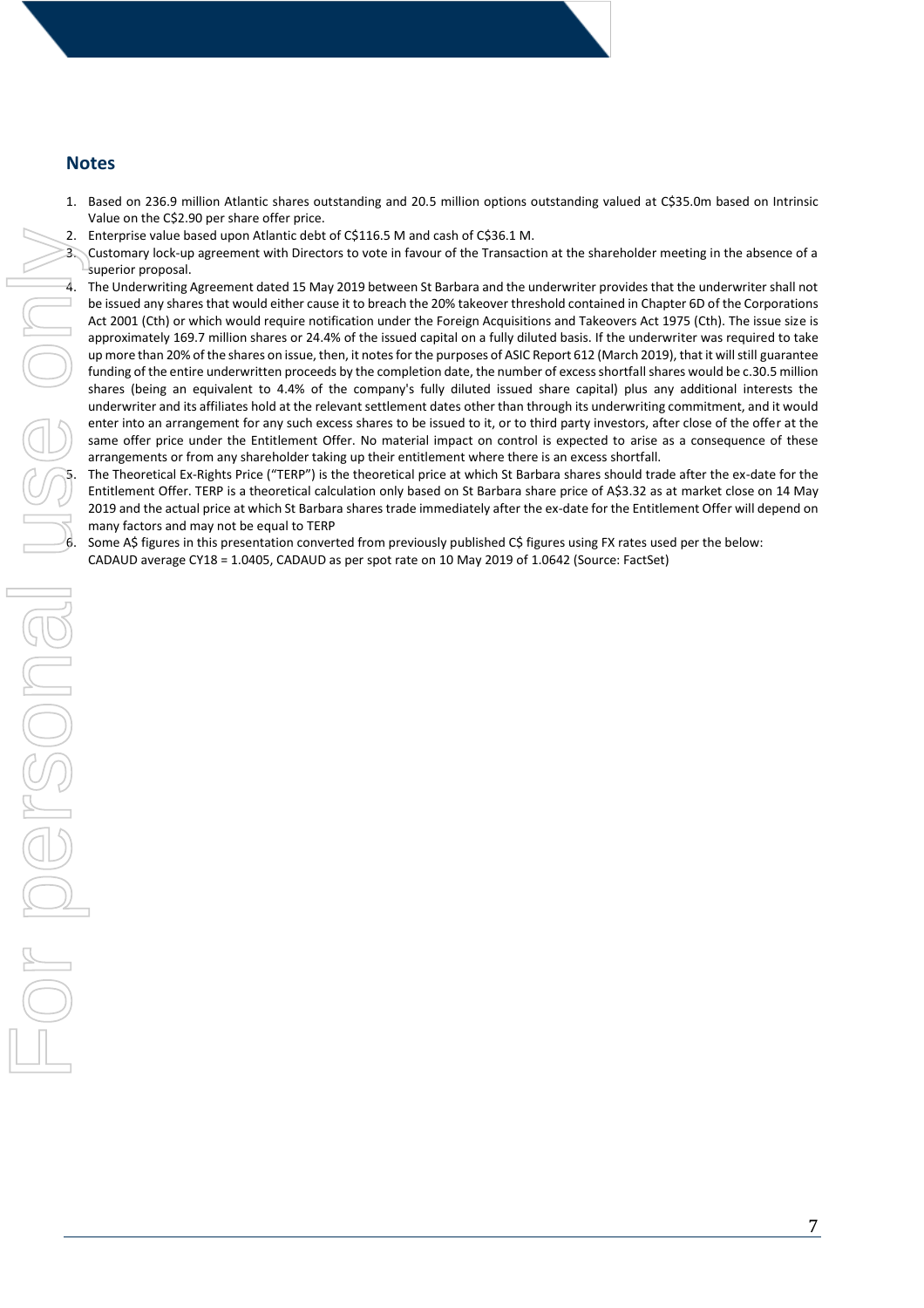# **Attachment I – Details of Atlantic acquisition**

St Barbara has entered into a binding Arrangement Agreement to acquire 100% of the outstanding common shares and options for cash consideration of C\$2.90 per share, representing total consideration (based on the in-the-money value of the options) of C\$722m (A\$768m) in cash. As at 15 May 2019, Atlantic had 236,911,065 ordinary shares on issues as well as 20,535,525 options outstanding. St Barbara has entered into foreign currency hedging arrangements to provide cover for the transaction consideration.

The Agreement does not include Atlantic's 36% interest in Velocity Minerals Ltd. (TSX-V: VLC), which will be spun out to existing Atlantic shareholders following completion.

Atlantic's Directors and officers control 32% of the register and as part of the Transaction have entered into a lock-up agreement<sup>3</sup> to vote all shares they exercise control or direction over in favour of the Transaction.

### **Conditions precedent**

Completion under the Arrangement Agreement is subject to customary closing conditions precedent for a transaction of this nature, including:

- obtaining interim and final court orders from the Supreme Court of British Columbia;
- obtaining key regulatory approvals which include:
	- TSX-V approval;
	- consent of the Nova Scotia Minster of Environment to the deemed transfer of Atlantic Gold's Nova Scotia environmental assessment approval and Nova Scotia industrial approval;
	- consent of the Nova Scotia Minister of Energy and Mines to the deemed transfer of Atlantic's Mineral Lease 11-1 and exploration licences;
- Atlantic shareholder approval of the Transaction (at least 66⅔% of the votes cast by all Atlantic Gold shareholders, and a simple majority of the votes cast by all shareholders excluding Steven Dean who is an interested party, in both cases by shareholders present in person or represented by proxy at the meeting);
- obtaining all key third party consents;
- there is no legal action or proceeding against Atlantic that is reasonably likely to prohibit or delay consummation of the Transaction;
- no material adverse change occurring in relation to Atlantic; and
- all covenants, representations and warranties of both St Barbara and Atlantic have been satisfied.

#### **Termination**

The Arrangement Agreement can be terminated by mutual agreement, by either party for material breach of the Agreement or by Atlantic in order to accept an unsolicited offer that is a superior proposal. A C\$25 M termination fee is payable if a condition precedent is not satisfied due to an action by either party or if either